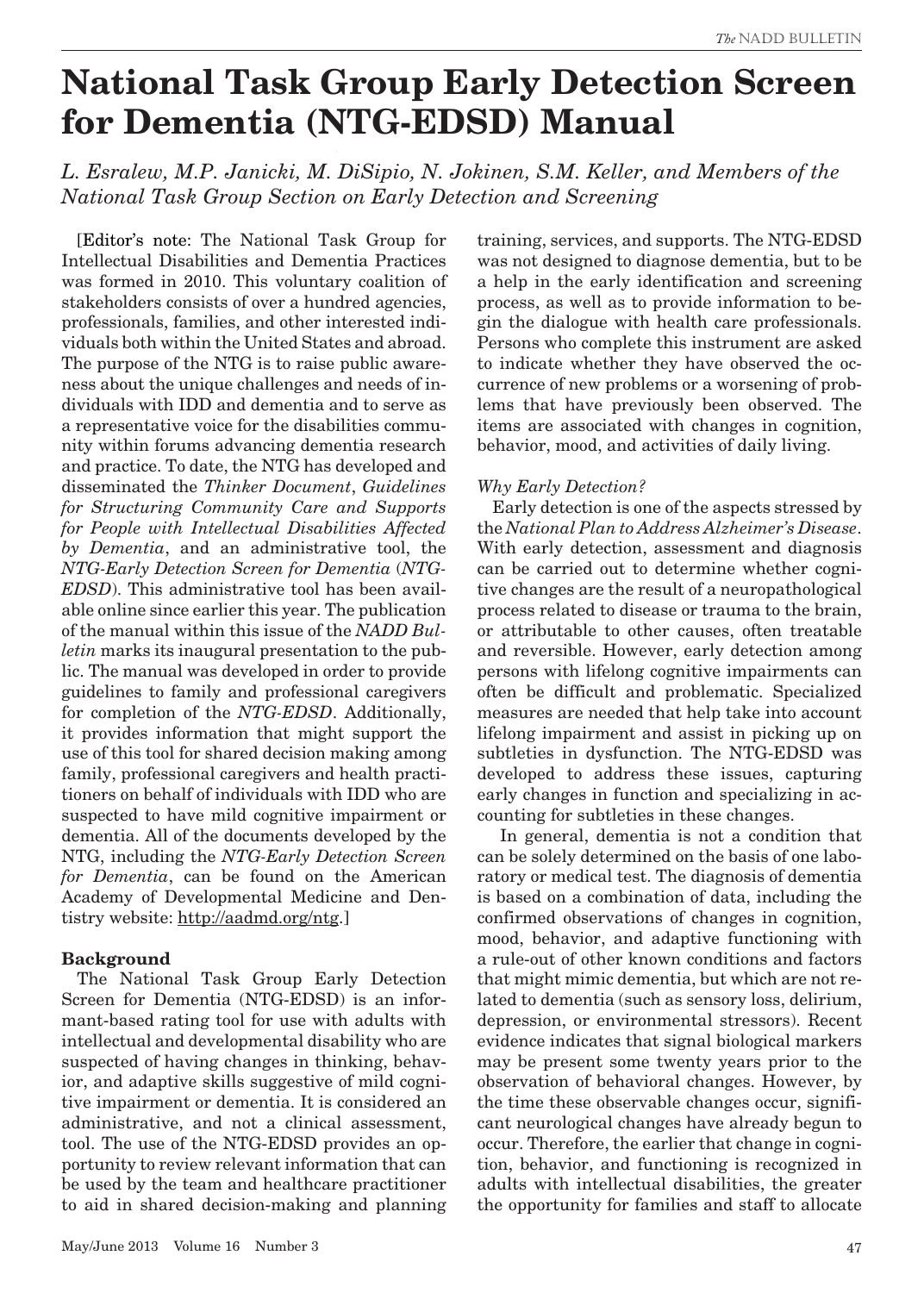necessary resources, access available treatment, and plan for future programming, services and supports.

Early detection is necessary in cases where functional changes are suspected or observed so as to pick up areas of concern that may require immediate or prolonged attention. The early detection of functional change can signal the need for a more comprehensive evaluation and help in identifying the cause of the functional decline. Early detection can result in treatments or interventions that reverse functional change or introduce a period of greater surveillance to check for other areas of decline or change. For instance, early recognition of change in cognition might lead to recognition of unaddressed sensory impairments, untreated depression or difficulties adjusting to a new life situation (such as a new roommate or new living arrangement).

Early detection can be an outcome of individual screening. There is an important distinction between *screening*, involving the use of the NTG-EDSD, and *evaluation or assessment* which is conducted using formal instruments designed to diagnose dementia. The function of screening is the identification of current atypical functioning indicative of decline or cognitive impairment. A screening tool does not help establish the origins of change; but, it is useful in substantiating change. On the basis of this observation, the person with suspected dementia can be referred for an assessment using a standard dementia assessment instrument and other medical measures. Screening tools generally are quick, easy to administer, can be completed by a family member or staff caregiver, and can be used at intervals to ascertain changes. Such screening results in a determination that the adult meets a clinical, behavioral, or functional threshold to be referred for assessment and / or to initiate dementia-related services and supports.

Conversely, the function of an assessment is to comprehensively evaluate the health and functioning of the person when changes are suspected. The assessment is conducted by a qualified individual with the appropriate credentials; the focus is on those areas of functioning that are most relevant in confirming a diagnosis of dementia. In the case of individuals with intellectual disabilities, instruments must be selected that are appropriate to the level of the individual's known cognitive abilities. Assessment instruments that have been developed for the non-IDD population will not be informative. Usually assessments result in a preliminary diagnosis of possible or probable dementia or determination of underlying causes of atypical functioning or progressive cognitive impairment. Assessment may also be used to determine that the individual does not meet criteria for dementia and observed functional changes may be attributed to other, potentially reversible, causes (e.g., medication interaction, depression, ornutrition or hydration problems, etc.)

The NTG recommends conducting a screening either on a prophylactic basis or when caregiver suspicions are raised. The early identification of signs and symptoms of cognitive impairment and dementia is an important first step in managing the course of the disease and providing quality care.

#### *Why the Need for an Administrative Tool?*

The NTG-EDSD is considered an administrative tool. Such a tool is meant as a first pass screening to identify individuals who might need more comprehensive assessment. Each service setting may develop its own protocol regarding how information from this assessment can best be utilized on behalf of the consumer. However, it is conceivable that care paths might include sharing the information with the consumer's physician, deciding if there needs to be a change in programmatic or personal care supports, a reallocation of resources, or recognizing the implication for the residential setting. The team may want to adopt a "watchful waiting" approach in which certain areas of identified change are further monitored through additional data collection. As many agencies indicated that they did not have access to professionals who could provide a cognitive screening, the NTG wanted to make a tool available that was accessible to caregivers who were not necessarily trained to do assessment, but had valuable information regarding day-to-day changes in functioning. The tool needed to be easy to administer, could not be time consuming, and should be sufficiently robust to yield information that could be used as an aid in shared decision making.

The items that make up the NTG-EDSD are associated with the changes typically observed in dementia. Via the use of this screening tool caregivers or staff can substantiate if a person with an intellectual disability manifests these changes and can then share the information with health care providers.

The NTG-EDSD can also be helpful in training caregivers or staff in being good observers and reporters of information which will be valuable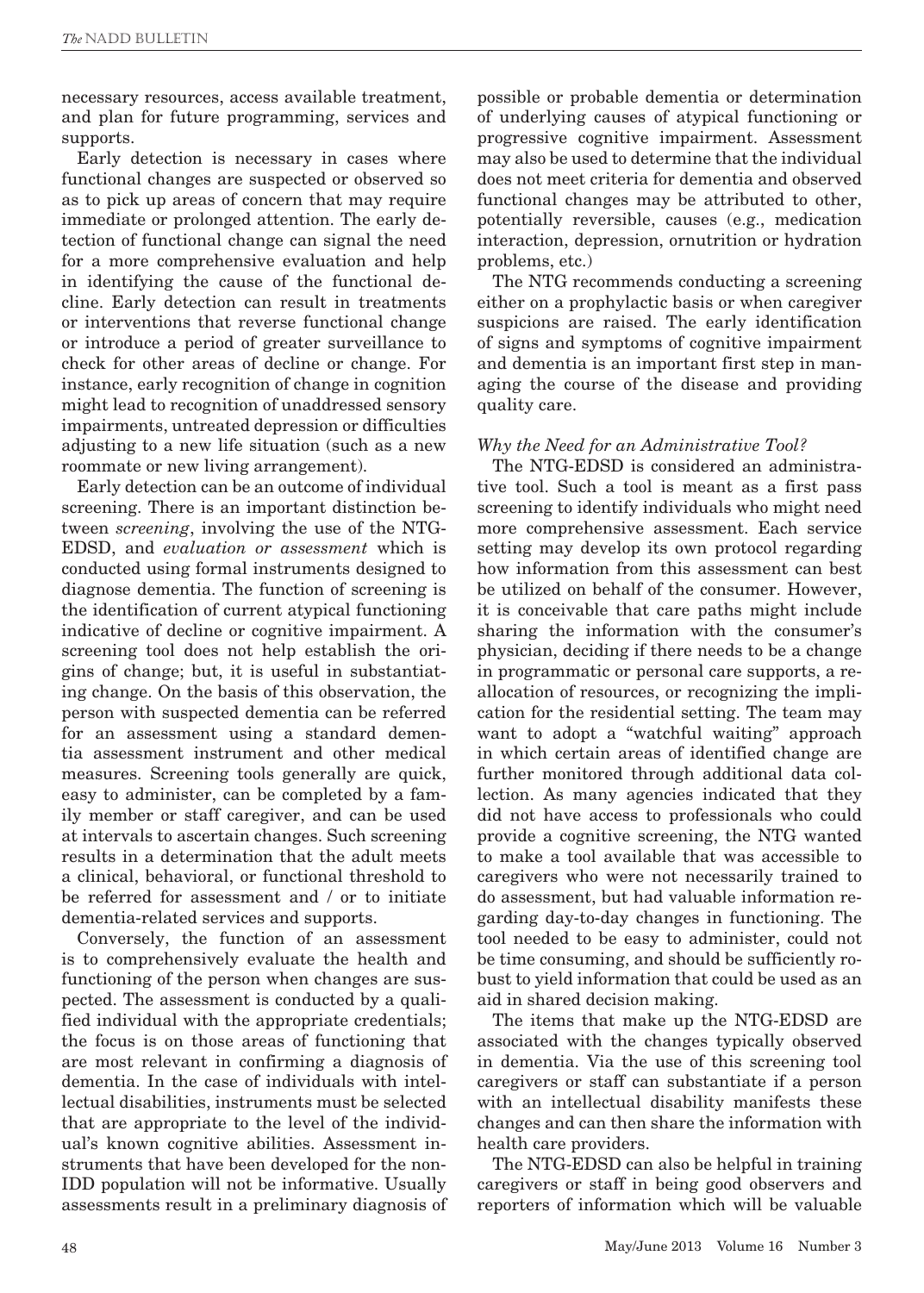in making decisions to advance the care, supports, and services of persons with intellectual disability. This can provide an opportunity for family and provider data to support initial suspicions, to provide preliminary data for an initial assessment interview, and to provide longitudinal information. The tool can be used by caregivers to record observed behavior and can be used by providers to have a running record of health and function that can complement any in-depth personal and clinical records. An administrative tool can also serve as an addition to the permanent record and augment any other periodic assessment information kept on the individual.

#### **Development of the NTG-EDSD**

#### *Historical Basis*

The NTG-EDSD has its roots in a meeting held in the mid-1990s, which was the first time a collection of researchers interested in dementia and intellectual disabilities came together. In 1994, a conference support grant from the National Institute for Health helped support a meeting held in Minneapolis, Minnesota, held in association with an international Alzheimer's conference, which was one of the early iterations of the international Alzheimer's conference now known as the ICAD (International Conference on Alzheimer's disease). The outcomes and products of this meeting included a number of reports and publications as well as the formation of an informal network of the researchers in the field of intellectual disabilities and dementia. One of the papers that resulted from the meeting was co-authored by a team led by Drs. Elizabeth Aylward and Diana Burt (see Aylward, Burt, Thorpe, & Lai, 1996) and published in the *Journal of Intellectual Disability Research*. The paper addressed the rationale for and reviewed assessment and diagnostic tools relevant to conducting research on individuals with intellectual disabilities affected by dementia. These tools were for direct assessment of adults with intellectual disabilities suspected as having cognitive changes associated with dementia and were in use for various purposes (some purely clinical and some research based). The interested reader is directed to the work of Alyward and Burt (Alyward et al., 1996; Burt & Alyward, 2000). See also Jokinen, Janicki, Keller, McCallon, and Force (2013) for a listing of prevalent assessment instruments currently in use and their applications.

The work accomplished by these reviewers put in play an analysis of the utility of the various poses but also spoke to their limitations with respect to how to best assess cognitive change associated with dementia in persons with diverse intellectual capacities. While the work of this group was useful to researchers, it left open what might be applicable for use by lay workers and family caregivers. Over the years, there evolved a growing interest in the early recognition of cognitive, behavior, and adaptive changes that could be substantiated by family and staff caregivers. Provider agency staff indicated that they needed an instrument for early detection and initial screening that could be used by direct support workers and families. The original instruments cited in the 1996 effort were direct assessments requiring professional level administration and were tied to full diagnostic workups. Many agency staff and families did not have access to psychologists and other practitioners who had the expertise to conduct such assessments; however, there was a need for something that could serve as an early detection measure. Furthermore, there was increasing demand for a rating instrument that could help capture information about changes that could then be shared with health care practitioners to advance service planning, supports, and decision-making.

instruments for both research and clinical pur-

Given the increasing number of adults with intellectual disabilities who were growing older and the uptick in the prevalence of adults affected by age-related cognitive and functional decline, there was a general call for some type of screening or instrumentation that could help families and agencies better prepare and become aware when changes were occurring. For this and for other reasons, there was a need for some type of national conversation on ways to identify early and address suspected dementia among adults with such lifelong disabilities.

When the National Task Group on Intellectual Disabilities and Dementia Practices was organized in late 2010, among its first tasks was to identify a screening tool that could be widely used as a first pass screen for early detection of changes that would identify individuals who needed additional, more comprehensive assessment. Group S (for 'screening'), one of the NTG's three original working groups, was tasked to look at extant instruments and see which, based upon the literature and professional judgment, would be best suited to be adapted for more general usage as a screen. During this process Group S had input and involvement from some of the original members of the 1994 workgroup on diagnosis and assessment.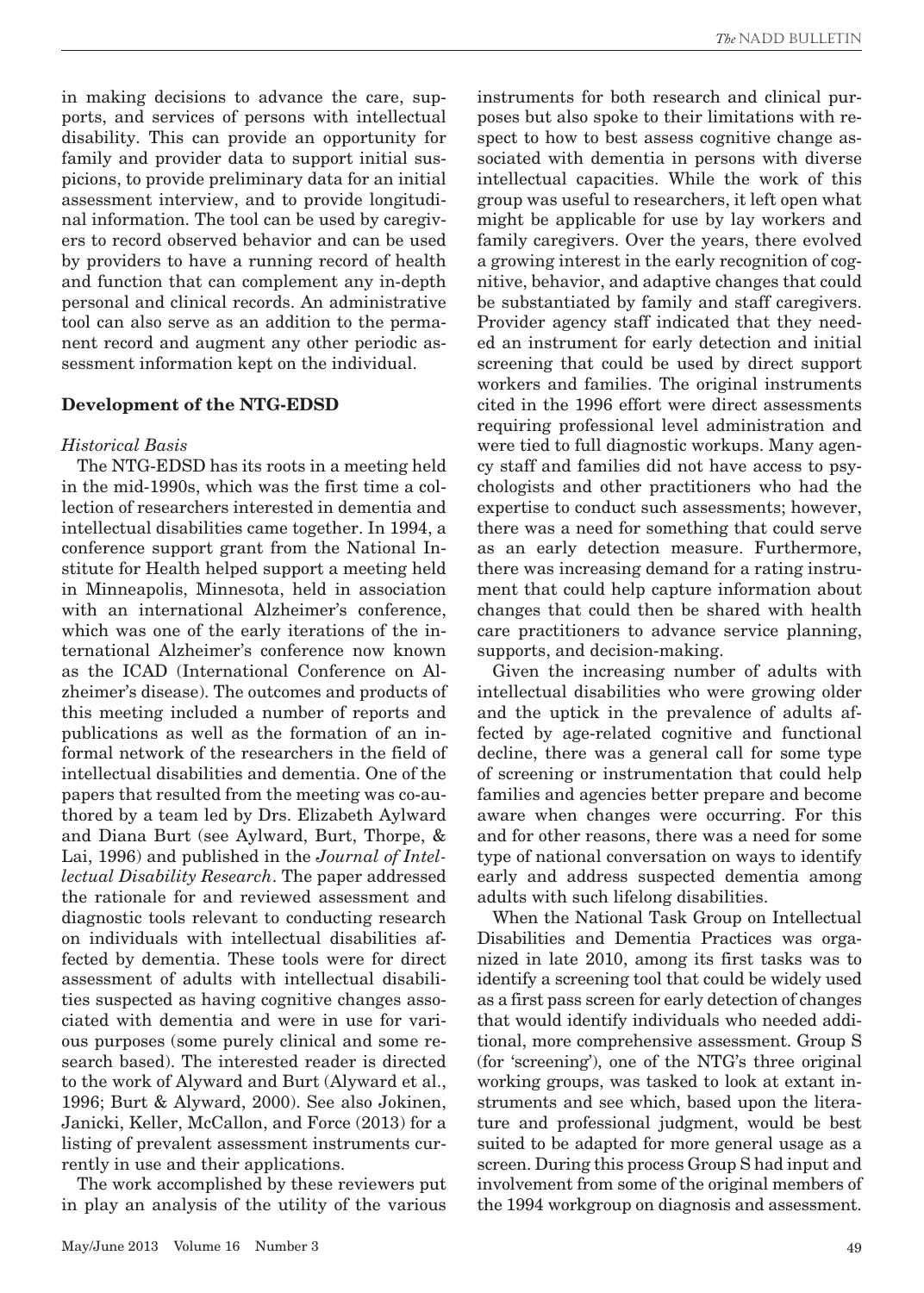Group S members elicited feedback from the other NTG members regarding tools that were in current use and which have proved helpful in identification of individuals who might have dementia.

# *Development Process*

In preparation for the inaugural June 2011 NTG meeting in St. Paul, Minnesota, Group S had been charged with determining whether individuals could be identified for possible or probable signs of dementia. Members of Group S submitted 11 screens for review. Most of the respondents favored an informant based instrument. The instruments reviewed represented a delimited sample of instruments in use in the US and elsewhere. Criteria were that a first instance instrument should be tied to behavioral indicators of dementia or warning signs and still capture newly presented and successive changes in function. It should also be constructed in a manner so it could be completed by direct support staff or family caregivers with minimal training or orientation. Further, the screen could be used to confirm suspicions or changes in function to support decisions to refer individuals for further assessment. One of the instruments that was favorably rated by Group S was an adaptation of the Dementia Screening Questionnaire and Interview for Intellectual Disabilities (DSQIID), originally developed in the United Kingdom by Professor Shoumitro Deb of the University of Birmingham in the United Kingdom, and adapted for use by the Philadelphia PMHCC (Philadelphia Mental Health Care Corporation) for use with the Pennhurst class. The resulting adaptation was an easily administered screen that could help family and direct care providers open up a dialogue around declining function.

The members of Group S then reviewed the instruments on a variety of indicators. On the basis of this review, the members endorsed the use of the DSQIID (Deb, Hare, Prior, & Bhaumik, 2007). This recommendation was reviewed when the full NTG convened at its June 2011 meeting in St. Paul in conjunction with the AAIDD's annual conference. At this meeting, Group S was further tasked to come up with an early detection screen that included an augmentation and adaptation of the DSQIID and which could be used by family and staff caregivers. It was decided also to include ancillary information so as to broaden its content and usefulness for clinicians. Thus, items gathering information on individual demographics, co-incident medical conditions and impairments, and significant life factors were added. Coincident, with the working group's efforts, the Philadelphia PMHCC also undertook a secondary adaptation of the DSQIID with the assistance of Dr. Karl Tyler of the Cleveland Clinic (Philadelphia Coordinated Health Care Group, 2011). This version was further adapted by the working group to include items felt to be pertinent to early detection. The draft composite instrument went through several revisions and then was field tested over the summer of 2012 in eight sites, including agencies in the continental U.S., Canada, and Austria. The Austrian field test used a German language translation.

# *Field Testing of the NTG-EDSD*

The field test was designed to elicit feedback on items and the process of completing the instrument. Each participating site was asked to rate at least five adults suspected of having dementia using the instrument and to provide feedback on the utility of the tool. The feedback provided included comments on wording of items, formatting, content, and utility. The eight field test sites all indicated that the NTG-EDSD was helpful in relevant data collection and was user friendly. Comments were also received from agency reviewers who, while not 'officially' applying the draft instrument, scrutinized it and offered suggestions. Specific comments and suggestions on wording and structure were assessed and final changes were made to the instrument at a working group meeting in December 2012.

Unlike the DSQIID, the tool upon which the NTG-EDSD was based, the instrument was not intended to provide a definitive diagnosis of dementia. The instrument was designed as a way of collecting seminal information and recording indicators and signal behavioral markers of significant change. The purpose was to give family and professional caregivers a tool that would enable them to capture objective data on changes in function when suspicions arose and prior to making a referral for a comprehensive assessment. As such, the NTG-EDSD is regarded as an administrative rating tool and not an assessment instrument. The NTG-EDSD can also present helpful data which can be shared during the annual wellness visit under the Affordable Care Act as many agencies are looking forward to that process to help them with identifying any significant potentially neuropathologic functional and cognitive changes among the individuals whom they support. See Cordell et al. (2013) for a discussion of instruments in use with the general population for this function.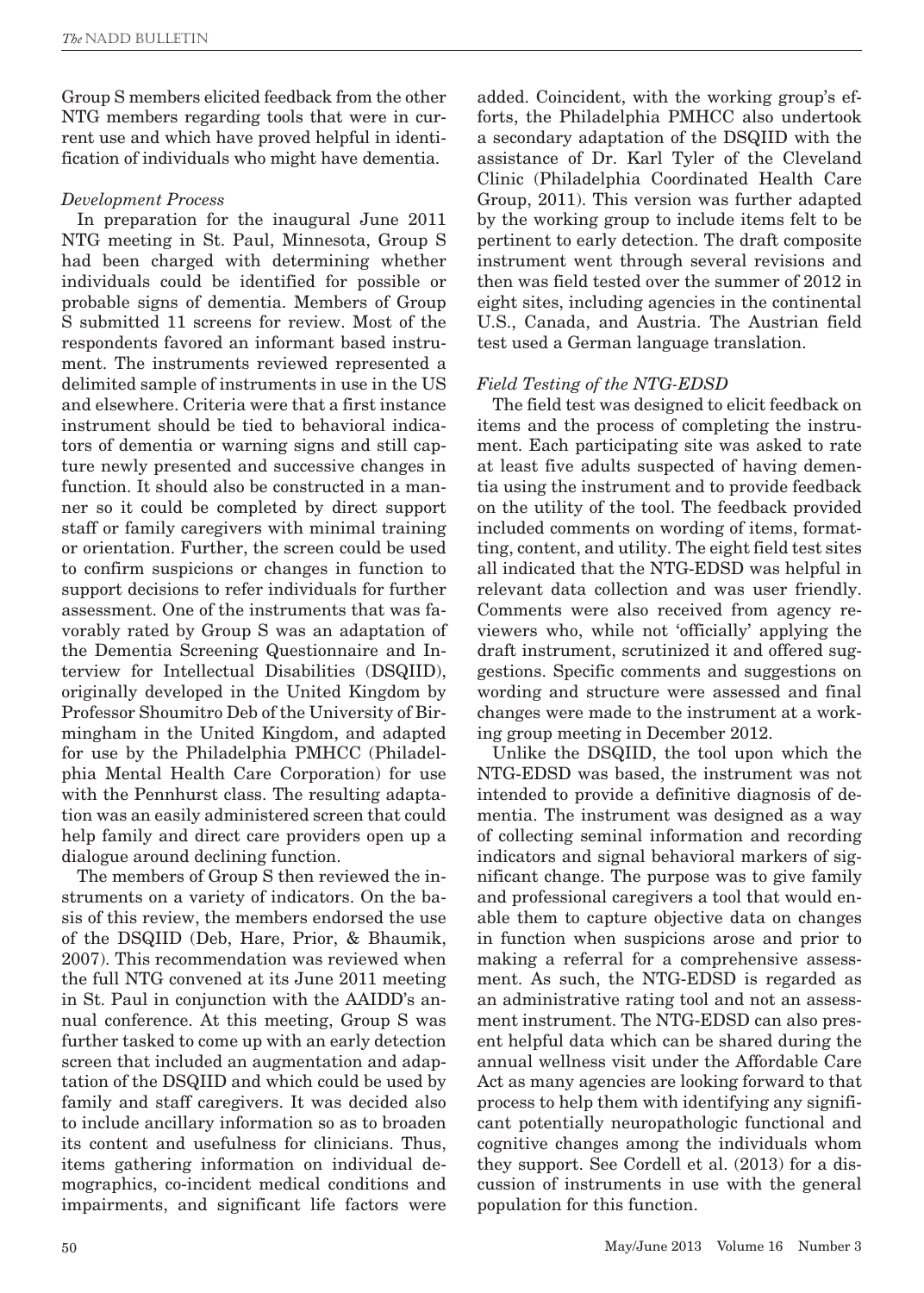### **The NTG-EDSD**

#### *Description of the NTG-EDSD*

The NTG-EDSD is composed of four primary sections containing some 40 questions or question groupings about relevant demographics, ratings of health, mental health and life stressors, a review of multiple domains associated with adult functioning, and a review of chronic medical conditions. It also provides for a notation on the number and nature of medications being taken, and permits comments on observations to be entered. Specifically, the NTG-EDSD contains ten basic demographic items (such as identification data, personal characteristics, diagnostic, and residential setting information, eight health and function items, and the adaptation of the DSQ-IID (including queries as to Activities of Daily Living, Language and Communication, Sleep-Wake Change Patterns, Ambulation, Memory, Behavior and Affect, the Adult's Self-Reported Problems, and Notable Significant Changes Observed by Others). The NTG-EDSD also contains an adapted form of the University of Illinois at Chicago's Longitudinal Health and Intellectual Disability Survey (Rimmer & Hsieh, 2010) and used to note co-incident conditions (these include the following categories: Bone, Joint and Muscle; Heart and Circulation; Hormonal; Mental Health; Pain-Discomfort; Sensory; and Other). The last section of the NTG-EDSD contains an item on current medications; a place to note comments related to other notable changes or concerns and next steps and recommendations, as well information on the form completion.

#### *Uses of the Instrument*

The NTG-EDSD can be completed at any point in time on an adult with an intellectual disability. Minimally it can be used on an annual or as indicated basis with adults with Down syndrome beginning with age 40, and with other at-risk persons with intellectual or developmental disabilities when suspected of experiencing cognitive change.

The NTG-EDSD can also be used in preparation for the annual wellness visit under the Affordable Care Act. Having concise information available for the examining physician can help instigate queries and any follow-up assessments. For recommendations on it use as part of any physician visit, see Moran et al. (in press).

The initial review using the NTG-EDSD can be accompanied by notes indicating onset of conditions. Following the initial review which would serve as a baseline, the caregiver completing the

The interdisciplinary team can share ratings of "new symptoms" or "always but worse" with the health practitioner and discuss among members of the team implications for programming, personal assistance, residential placement, services, and supports. With the advent of the Diagnostic Statistical Manual-5th edition (DSM-V), the health care practitioner can link documentation of change with updated criteria for the diagnosis of dementia.

#### *Who can Complete the NTG-EDSD?*

It is recommended that this instrument be used on an annual or as indicated basis with adults with Down syndrome beginning with age 40, and with other at-risk persons with intellectual or developmental disabilities when suspected of experiencing cognitive change. The form can be completed by anyone who is familiar with the adult (that is, has known him or her for over six months), such as a family member, agency support worker, or a behavioral or health specialist using information derived by observation or from the adult's personal record. The estimated time necessary to complete this form is between 15 and 60 minutes. Some information can be drawn from the individual's medical/health record.

#### *Useful Information to Have Available to Aid Completion*

Sources such as the individual's medical record, information on living arrangement and personal functioning, as well as consensus information on functioning from other staff or family members would be highly beneficial to have on hand. A list of laboratory tests that can be useful in determining if there are medical conditions that may contribute to cognitive or adaptive changes are found in Appendix B.

#### *How to Complete the Form*

See Appendix A for a 'pull-out sheet' on how to respond to the items on the NTG-EDSD.

#### *How to Use the Information Obtained from this Review*

The information may be used in various ways: (1) if no signal items pop up as warranting further attention, then the form should be retained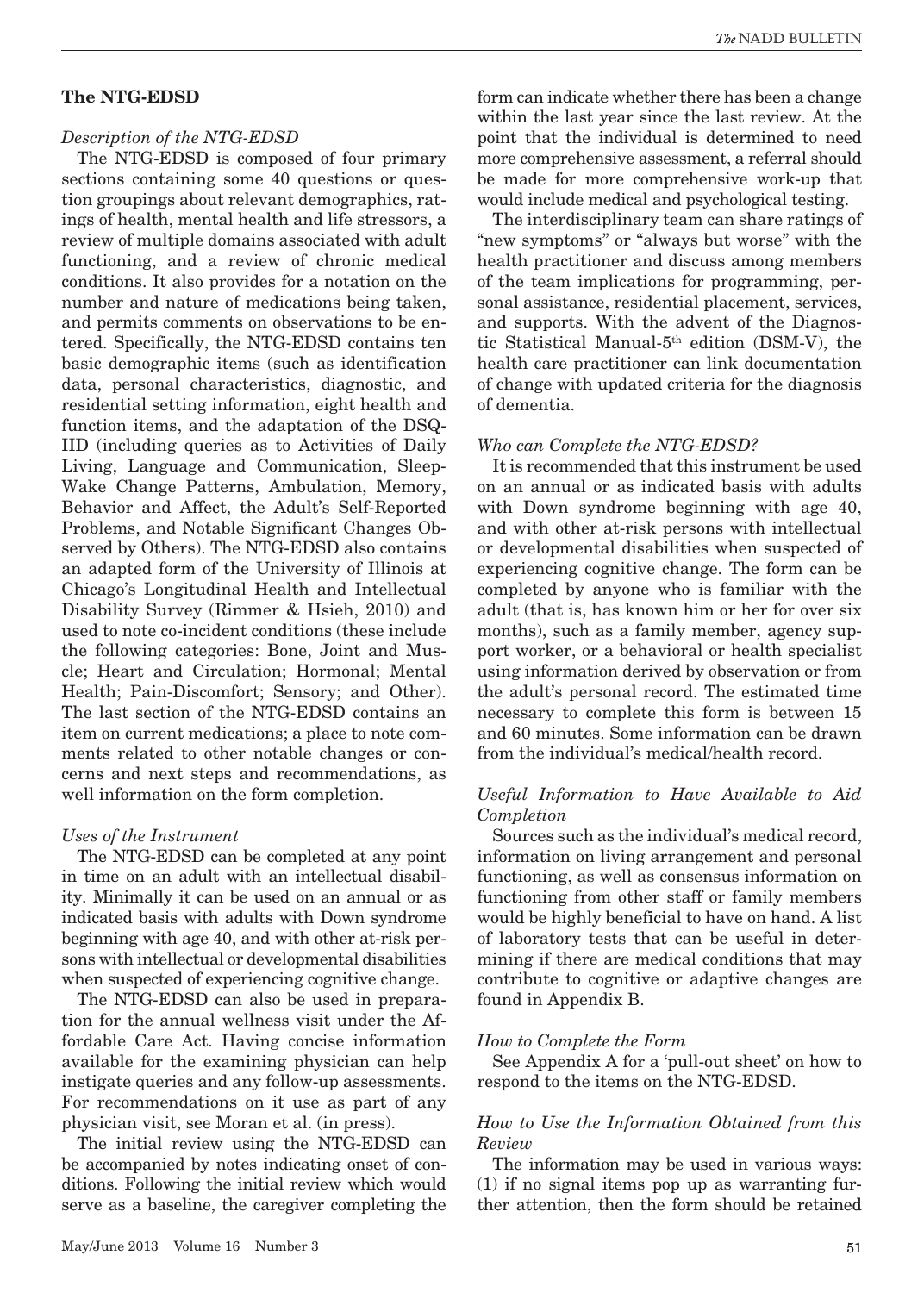for comparison against any future administrations; (2) if select signal items begin to show, then the form can be used to begin a conversation with available clinicians to determine their relevance and immediacy for concern; (3) the information on the form can be shared with the examining physician during any health visit (and in particular during the annual wellness visit as provided for under the Affordable Care Act); and (4) the form may be shared with the agency's consulting psychologist as part of any follow-up procedures put in place specific observations for noted change areas

## *What Are Some Signal Items?*

Signal items are those items throughout the *NTG-EDSD* that are linked to the general warning signs of MCI or early dementia, and include:

- Unexpected memory problems
- Getting lost or misdirected
- Problems with gait or walking
- New seizures
- Confusion in familiar situations
- Changes in personality

## *Limitations*

It is important to understand that the *NTG-EDSD* is NOT a diagnostic instrument and should not be solely used to determine the presence of dementia.

## *Areas for Further Development*

There is no scoring system currently associated with the use of the NTG-EDSD. This instrument provides the opportunity for a qualitative, not a quantitative review of changes that may be associated with the types of changes in cognition and adaptive functioning observed in dementia. As the instrument gains more widespread use there would be value in collecting data linking confirmed diagnoses with results of screening. This may result in a scoring system or allow for identification of signal items most likely indicative of dementia.

## *Versions of the NTG-EDSD*

The NTG-EDSD is currently available in English, German, Greek, Dutch, and Italian language versions See www.aadmd.org/ntg/screening.

## **References**

Aylward, E., Burt, D. B., Thorpe, L. U., & Lai, F. (1997). Diagnosis of dementia in individuals with intellectual disability. *Journal of Intellectual Disability Research, 41*, 152–164.

- Burt, D. B., & Aylward, E. H. (2000). Test battery for the diagnosis of dementia in individuals with intellectual disability. *Journal of Intellectual Disability Research, 44*, 175–180.
- Cordell, C. B., Borson, S., Boustani, M., Chodosh, J., Reuben, D., Verghese, J., . . .Medicare Detection of Cognitive Impairment Workgroup. (2013). Alzheimer's Association recommendations for operationalizing the detection of cognitive impairment during the Medicare annual wellness visit in a primary care setting. *Alzheimer's & Dementia*, 9, 1–10.
- Deb, S., Hare, M., Prior, L., & Bhaumik, S. (2007). Dementia screening questionnaire for individuals with intellectual disabilities. *British Journal of Psychiatry*, *190*(5), 440-444.
- Jokinen, N., Janicki, M.P., Keller, S.M., McCallion, P., & Force, L.T. (2013). Guidelines for structuring community care and supports for people with intellectual disabilities affected by dementia. *Journal of Policy and Practice in Intellectual Disabilities,*10(1), 1–24.
- Moran, J., Keller, S.M., Janicki, M.P., Singh, B., Rafii, M., & Kripke, C. & Members of the National Task Group Section on Health Care Practices, Evaluation, Diagnosis, and Management. (in pess). Position paper on evaluation and assessment for medical care of adults with intellectual disabilities with dementia. *Mayo Clinic Proceedings.*
- Philadelphia Coordinated Health Care Group. (2011). Southeast PA Dementia Screening Tool. Philadelphia, PA: Author. Retrieved from http://www.pchc.org/Documents/Forms/ Dementia-Screening-Tool\_2011Revised.pdf
- Rimmer, J., & Hsieh, K. (2012). *Longitudinal health and intellectual disability study (LHIDS) on obesity and health risk behaviors*. Retrieved from http://www.rrtcadd.org/ resources/Research/State-of-the-Science/ Longitudinal-Health.doc.

## **Acknowledgements**

This screening tool has had multiple permutations since development of the DSQIID by Dr. Shoumitro Deb in 2007. Thanks to Dr. Deb for his hard work in developing the DSQIID, which is still in use to assess dementia, worldwide. Thanks to Melissa DiSipio, Dr. Karl Tyler, and the team at PMHCC (Philadelphia Mental Health Care Corporation) who adapted the DSQIID in order to monitor individuals of the Pennhurst class, who were originally residents of an institution in the Philadelphia, Pennsylvania area and who now reside within the community. The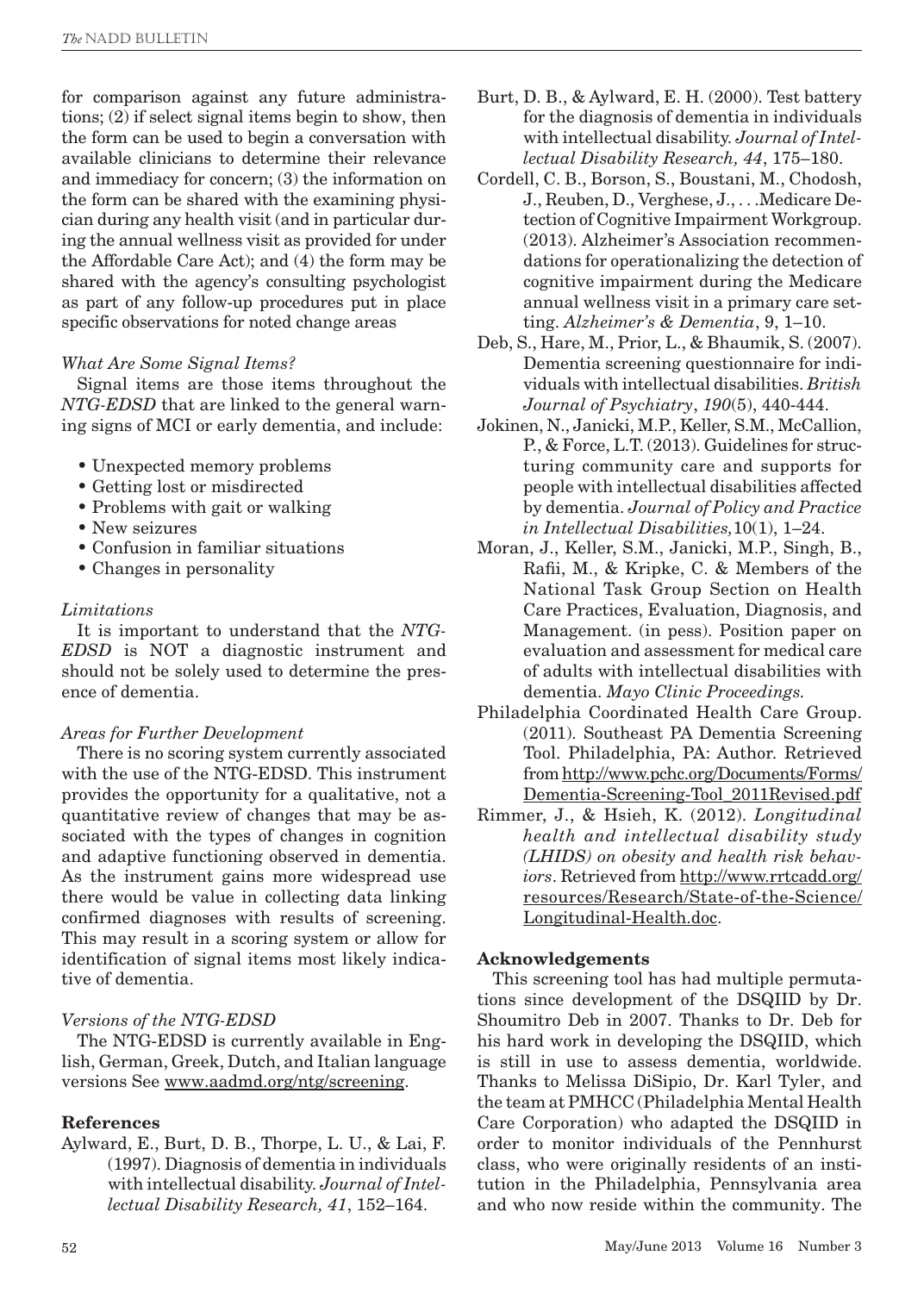work of that team in monitoring health status is still on-going and has resulted in three years of data collection. Special appreciation is extended to members of the NTG who offered input into the process and the NTG steering committee who provided input, suggestions and encouragement.

The following NTG Steering Group members are acknowledged for their direction and helpful comments during the development and production of the NTG-EDSD and its Manual: Kathleen Bishop, Melissa Disipio, Lucy Esralew, Lawrence Force, Mary Hogan, Matthew Janicki, Nancy Jokinen, Seth Keller, Ronald Lucchino, Philip McCallion, Julie Moran, Dawna Torres Mughal, Leone Murphy, Lin Nelson, Kathleen Service, Baldev Singh, Kathy Srsic-Stoehr, Michael Rafii, Nabih Ramadan, Sara Weir . A special thanks to Dr. Esralew's graduate student assistant Elizabeth Uccello.

For suggestions or more information, contact Dr. Lucille Esralew at drlucyesralew@gmail.com

## **APPENDIX A: Instructions for the completion of the NTG-EDSD.**

| Item#          | Item Title                                               | Comment                                                                                                                                                                                                                                                                                                                                                                                                                                                           |
|----------------|----------------------------------------------------------|-------------------------------------------------------------------------------------------------------------------------------------------------------------------------------------------------------------------------------------------------------------------------------------------------------------------------------------------------------------------------------------------------------------------------------------------------------------------|
| $\mathbf{1}$   | File#                                                    | For agency use                                                                                                                                                                                                                                                                                                                                                                                                                                                    |
| $\overline{2}$ | Date                                                     | Date form completed                                                                                                                                                                                                                                                                                                                                                                                                                                               |
| 3/4            | Name of person                                           | Fill in first and last name of person being screened                                                                                                                                                                                                                                                                                                                                                                                                              |
| 5              | Date of birth                                            |                                                                                                                                                                                                                                                                                                                                                                                                                                                                   |
| $6\,$          | Age                                                      | Age when form was completed                                                                                                                                                                                                                                                                                                                                                                                                                                       |
| $\overline{1}$ | Sex                                                      |                                                                                                                                                                                                                                                                                                                                                                                                                                                                   |
| 8              | Best description of level of intellectual disability     | Draw from any previously completed assessments or estimate if none ever<br>done                                                                                                                                                                                                                                                                                                                                                                                   |
| 9              | Diagnosed condition                                      | Draw from any previously completed assessments or estimate if none ever<br>done                                                                                                                                                                                                                                                                                                                                                                                   |
|                | Current living arrangement of person                     | Pick most appropriate item                                                                                                                                                                                                                                                                                                                                                                                                                                        |
| 10             | General characterization of current physical health      | Pick most appropriate item                                                                                                                                                                                                                                                                                                                                                                                                                                        |
| 11             | Compared to one year ago, current physical health<br>is: | Pick most appropriate item                                                                                                                                                                                                                                                                                                                                                                                                                                        |
| 12             | Compared to one year ago, current mental health is:      | Pick most appropriate item                                                                                                                                                                                                                                                                                                                                                                                                                                        |
| 13             | <b>Conditions present</b>                                | Indicate those diagnosed as well as observed                                                                                                                                                                                                                                                                                                                                                                                                                      |
| 14             | Significant recent [in past year[ life event             | Indicate those that occurred                                                                                                                                                                                                                                                                                                                                                                                                                                      |
| 15             | Seizures                                                 | Pick most appropriate item                                                                                                                                                                                                                                                                                                                                                                                                                                        |
| 16             | Diagnostic history                                       | Complete this item only if the person has been formally assessed and<br>diagnosed; use information provided in diagnostic report                                                                                                                                                                                                                                                                                                                                  |
| 17             | Reported date of onset of MCI/dementia                   | Indicate month/year when first symptoms were noticed                                                                                                                                                                                                                                                                                                                                                                                                              |
| 18             | Comments/explanation about dementia suspicions           | Indicate any behaviors that triggered suspicions or referral for assessment                                                                                                                                                                                                                                                                                                                                                                                       |
| 19             | Activities of daily living                               | Pick most appropriate column item for each<br>'Always been the case' means the need, problem or behavior has been<br>present for a very long time<br>'Always but worse' means the existing need, problem or behavior has<br>further declined requiring more personal assistance<br>'New symptom in past year' means this need, problem or behavior was<br>not present until recently<br>'Does not apply' means these needs, problems or behaviors are not present |
| 20             | Language & communication                                 | Pick most appropriate column item for each                                                                                                                                                                                                                                                                                                                                                                                                                        |
| 21             | Sleep-wake change patterns                               | Pick most appropriate column item for each                                                                                                                                                                                                                                                                                                                                                                                                                        |
| 22             | Ambulation                                               | Pick most appropriate column item for each                                                                                                                                                                                                                                                                                                                                                                                                                        |
| 23             | Memory                                                   | Pick most appropriate column item for each                                                                                                                                                                                                                                                                                                                                                                                                                        |
| 24             | Behavior and affect                                      | Pick most appropriate column item for each                                                                                                                                                                                                                                                                                                                                                                                                                        |
| 25             | Adult's self-reported problems                           | Pick most appropriate column item for each<br>'Self-reported' means the adult has expressed one or more of these things                                                                                                                                                                                                                                                                                                                                           |
| 26             | Notable significant changes observed by others           | Pick most appropriate column item for each<br>Assume that these are new behaviors                                                                                                                                                                                                                                                                                                                                                                                 |

## **How to Complete the NTG-EDSD**